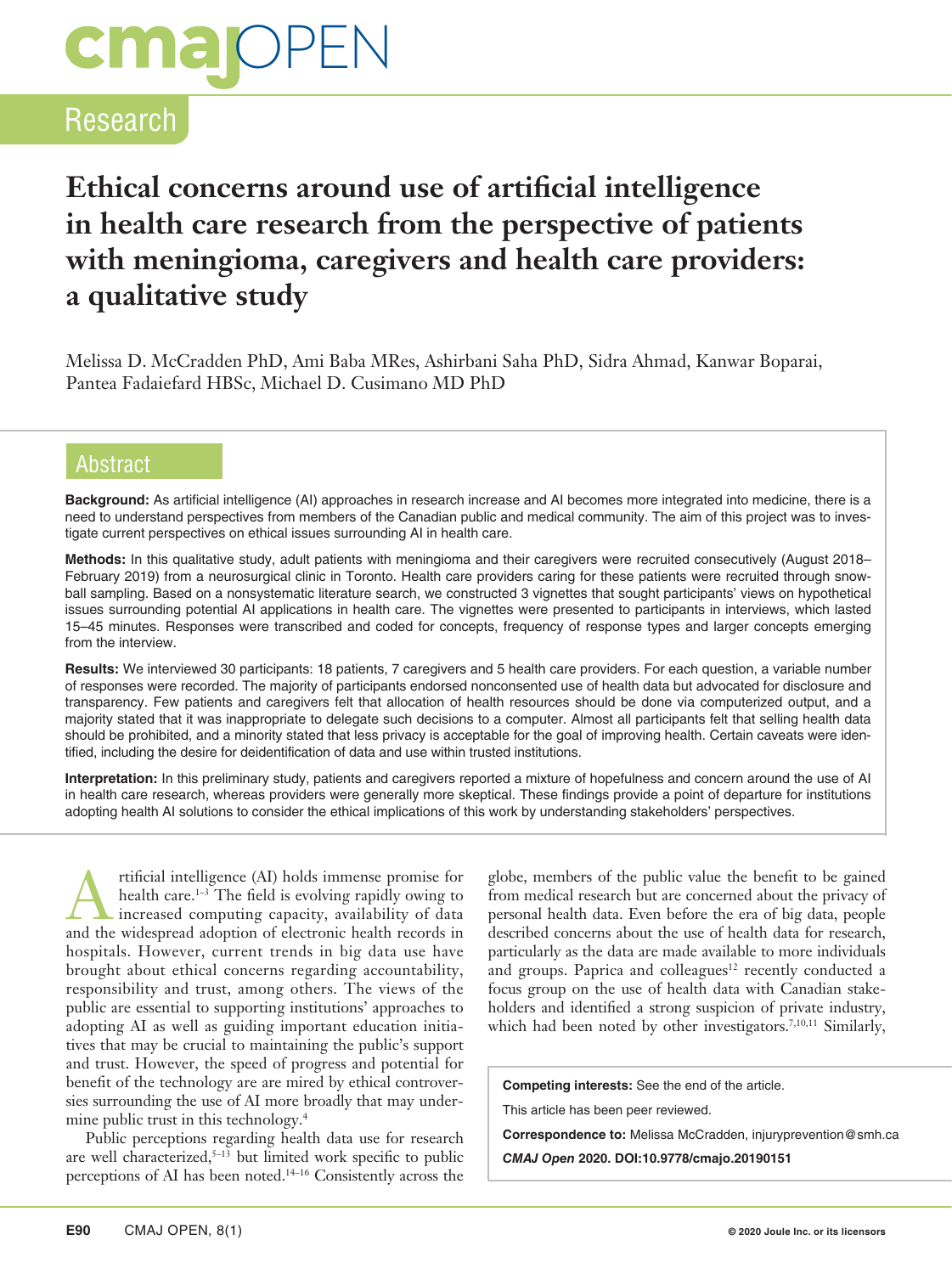**OPEN** 

Kim and colleagues<sup>13</sup> discovered that it is important to patients whom their health information and biospecimens are shared with for research purposes; particular hesitance was observed in sharing data with for-profit institutions.

 In the present study, we sought to expand the scope of inquiry provided by this prior work by using vignettes to elicit perspectives on a nonexhaustive set of ethical concepts that are central to AI applications in health care. We conducted qualitative interviews with patients, caregivers and health care providers to investigate their perspectives on ethical considerations of AI-enabled research.

#### **Methods**

#### **Setting and design**

Patients and caregivers were recruited consecutively (August 2018–February 2019) at St. Michael's Hospital, Toronto, in the senior author's (M.D.C.) neurosurgical clinic as part of a larger study focused on quality of life among patients with meningioma.17 Patient eligibility criteria were diagnosis of meningioma, recent (2008–2018) neurosurgical or neurooncologic intervention and capacity to consent to research. Caregivers included spouses, adult children, relatives and friends who had accompanied the patient to at least 1 clinic appointment. Exclusion criteria were age less than 18 years and not fluent in English (given the complexity of the interview content). Health care providers caring for these patients were recruited through snowball sampling. No prior relationship existed between the participants and the interviewers, with the exception of 2 health care providers who had collaborative relationships with the primary investigator (M.D.C.). Participants were aware that the interviewers were part of a research group conducting AI work, which contributed toward the rationale of the present study.

After introductions by a member of the patient's circle of care, interviews were conducted in a private clinic room by a postdoctoral fellow (M.D.M.) or a research assistant (A.B.) (both female). The patient's caregiver was present in 2 cases. Interviews included collection of baseline demographic information and presentation of 3 vignettes (described below), and lasted about 15–45 minutes. All participants provided written informed consent. Interviews were audio-recorded and transcribed verbatim with consent; in cases in which consent was denied, the interviewer took detailed notes. No repeat interviews were conducted with any of the participants, and they did not see their interview transcripts.

#### **Development of vignettes**

To guide vignette development, we searched academic databases (PubMed, Medline, JSTOR and PsycINFO) and performed a Google search to identify a set of ethical principles prioritized consistently for health AI (Appendix 1, available at www.cmajopen.ca/content/8/1/E90/suppl/DC1). The final set included informed consent, privacy, confidentiality, responsibility, accountability, unintended consequences or harms, trust and public engagement (Table 1). We assessed perspectives around these ethical principles through 3 scenarios: data-driven approaches to health care research, use of machine learning in clinics and commercialization of data (Appendix 1). Scenarios were trialled for comprehension and relevance to the intended ethical concept through 3 rounds of feedback with the research team and health care colleagues.

Participants were told that these scenarios were examples of realistic but hypothetical AI-enabled research. They were asked about their current knowledge of AI before the vignettes were described. After each scenario, participants were asked for their opinions and how they thought characters in the vignette would react or feel. Interviewers refrained from providing additional information beyond the details identified in the interview script (Appendix 1).

#### **Data analysis**

Directed content analysis (M.D.M., A.B., P.F.) allowed data interpretation under the umbrella of our predefined ethical concepts.18 M.D.M. has formal education in empirical bioethics, including qualitative methodology, and has published qualitative work previously. A.B. has been trained in qualitative methodology. Open-ended questions were codified based on prevailing reasoning for the answer(s) given to a particular question. Closed-ended responses were categorized as yes (fully positive), no (fully negative), unsure (in-between positive and negative) or unknown, and justifications and reasons were noted.

Previous work indicated that thematic saturation is reached with 12 interviews.<sup>19</sup> The emerging themes were presented by the 2 interviewers for discussion with the primary investigator (M.D.C., who has done qualitative work in the past) and team members, who together decided when an acceptable level of saturation had been reached.

No coding software was used, and the data were managed with Microsoft Excel 2016.

| Agreement given free from coercion or<br>undue influence having understood the |
|--------------------------------------------------------------------------------|
| Control over one's personal interests                                          |
| Obligation of institutions to safeguard                                        |
|                                                                                |
| Assigning blame, answerability, liability,                                     |
| Outcomes unforeseen, generated without                                         |
| Reliability, consistency in words and actions,                                 |
| Supporting the meaningful participation of                                     |
|                                                                                |

|                         | Table 1: Ethical principles prioritized consistently for health |
|-------------------------|-----------------------------------------------------------------|
| artificial intelligence |                                                                 |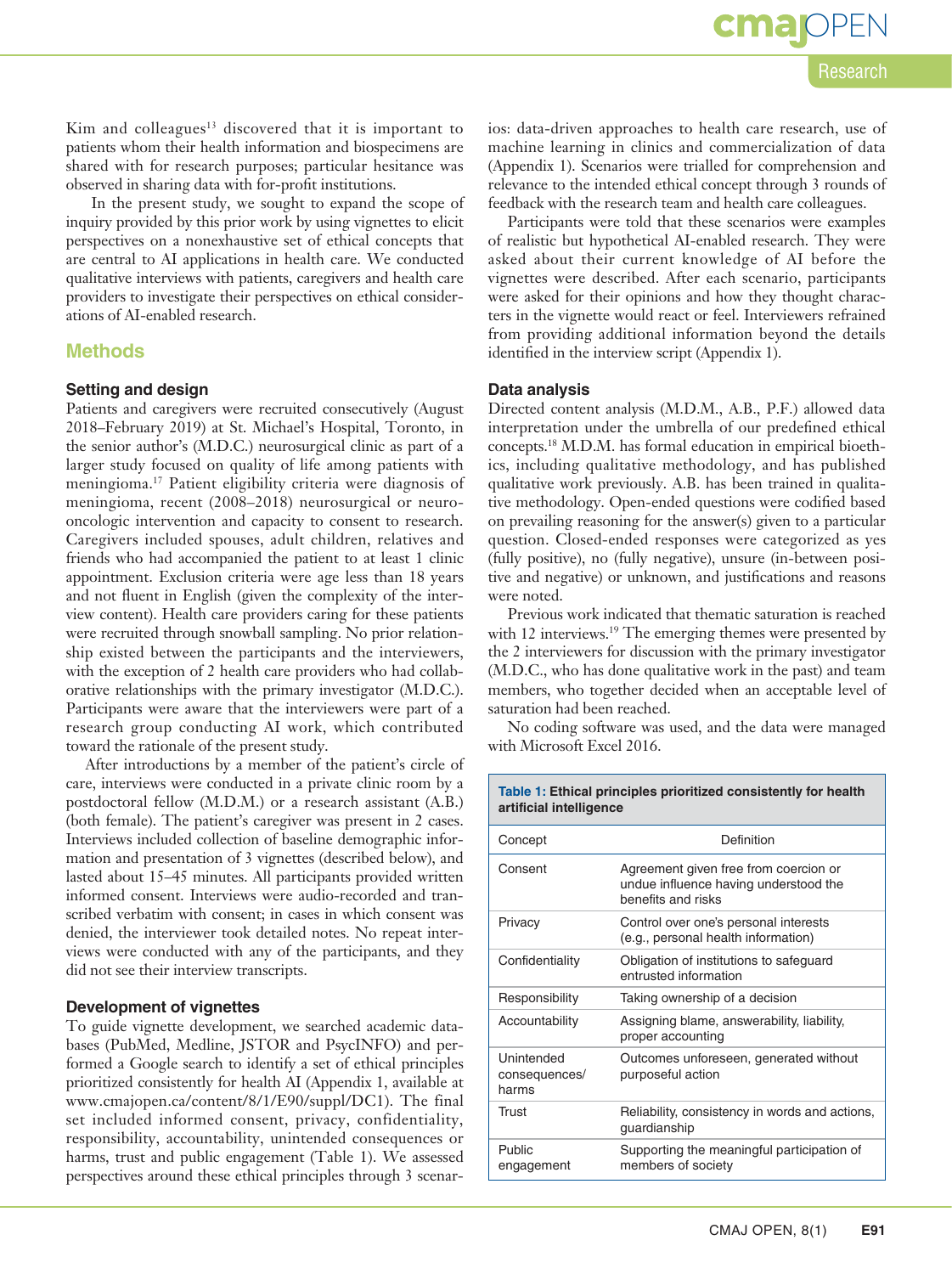### **cmajOPEN**

#### Research

#### **Ethics approval**

Ethics approval was granted by the Unity Health Toronto Research Ethics Board.

#### **Results**

Of the 19 patients invited, 1 declined participation. All 7 caregivers and 5 health care providers invited agreed to participate. The participants' demographic characteristics are shown in Table 2. None had formal experience with AI systems or methodologies.

Providers' responses with highly consistent with each other. Patients and caregivers expressed divergent opinions on many issues and offered a range of different views. Overall, responses reflected a sense of uncertainty about what the "right" course of action should be in many circumstances (Table 3). Representative participant quotes concerning the ethical concepts are presented in Table 4.

#### **Conditions of use of data for health care research**

There was nearly unanimous agreement that health data are a valuable resource that can be directed for the purpose of improving health and disease treatment through research, but disagreement as to the threshold for requiring consent for their use. Many of those who advocated for consent initially felt that, in an urgent, disastrous situation (e.g., disease outbreak), the circumstances would be sufficiently compelling to warrant an "accelerated process" (participant 18–008, provider) or complete bypassing of consent. Many advocated for disclosure of health data use nonetheless, through social media, telephone calls, text messages or other media.

Most participants cited deidentification as a satisfactory condition for nonconsented use of health data for research. When asked about what deidentification meant, respondents agreed with removing any or all of name, social insurance number, date of birth, address or health care number, as prompted by the interviewer. These perspectives were connected explicitly with the use of data by researchers in health care for the purpose of improving medical care.

#### **Deference to computer outputs**

A minority of respondents readily accepted the idea that an output from a "computer" should allocate patients to treatment or no treatment based on a prediction from a computer regarding their probability of benefiting. The lone provider who agreed with this idea likened this to the obligation to not offer treatments that are unlikely to benefit a patient. Those who resisted this notion appealed to fairness or equality ("trying is more important" [participant 18–008, provider]), fair opportunity ("everyone deserves the chance to be treated" [participant 18–017, provider]), evidential uncertainty ("should do more research" [participant 18–015, caregiver]) and individual factors influencing prognosis. All but 1 provider rejected the notion of allocation of treatment by AI, appealing to the need for these decisions to be made collaboratively with patients.

Concerning the vignette that revealed there had been a mistake in the computer system, many participants declared that they had expected such a mistake, and nearly all were accepting of the notion that mistakes happen. Participants almost universally supported disclosure (although 1 patient disagreed, fearing repercussions to the algorithm developers) and reparations, including lawsuits ("they should suck it up and pay" [participant 18–007, caregiver]) and efforts to financially compensate and medically treat patients who

|                                     |          | No. (%) of participants* |                             |
|-------------------------------------|----------|--------------------------|-----------------------------|
|                                     | Patients | Caregivers               | Health<br>care<br>providers |
| Characteristic                      | $n = 18$ | $n = 7$                  | $n = 5$                     |
| Gender                              |          |                          |                             |
| Female                              | 10(56)   | 6(86)                    | 5(100)                      |
| Male                                | 8(44)    | 1(14)                    | 0(0)                        |
| Age category, yr                    |          |                          |                             |
| $20 - 30$                           | 0(0)     | 1(14)                    | 1(20)                       |
| $31 - 40$                           | 2(11)    | 0(0)                     | 1(20)                       |
| $41 - 50$                           | 3(17)    | 2(29)                    | 2(40)                       |
| $51 - 60$                           | 5(28)    | 1(14)                    | 0(0)                        |
| $61 - 70$                           | 4(22)    | 2(29)                    | 1(20)                       |
| $71 - 80$                           | 1(6)     | 0(0)                     | 0(0)                        |
| $81 - 90$                           | 3(17)    | 0(0)                     | 0(0)                        |
| Not disclosed                       | 0(0)     | 1(14)                    |                             |
| Age, yr, mean                       | 60.5     | 50.8                     | 43.6                        |
| Highest level of education          |          |                          |                             |
| High school                         | 2(11)    | 1(14)                    | 0(0)                        |
| College/university                  | 13 (72)  | 4(57)                    | 2(40)                       |
| Master's degree/<br>doctorate       | 3(17)    | 1(14)                    | 3(60)                       |
| Not disclosed                       | 0(0)     | 1(14)                    |                             |
| Ethnicity                           |          |                          |                             |
| White                               | 11(61)   | 4(57)                    | 2(40)                       |
| <b>Black</b>                        | 1(6)     | 0(0)                     | 1(20)                       |
| Asian                               | 3(17)    | 1(14)                    | 1(20)                       |
| Middle Eastern                      | 1(6)     | 0(0)                     | 0(0)                        |
| Central American                    | 0(0)     | 1(14)                    | 0(0)                        |
| European                            | 2(11)    | 1(14)                    | 1(20)                       |
| Type of health care provider        |          |                          |                             |
| Neurosurgery resident               |          |                          | 1(20)                       |
| Medical administrative<br>assistant |          |                          | 1(20)                       |
| Nurse practitioner                  |          |                          | 1(20)                       |
| Physiotherapist                     |          |                          | 1(20)                       |
| International medical<br>graduate   |          |                          | 1(20)                       |
|                                     |          |                          |                             |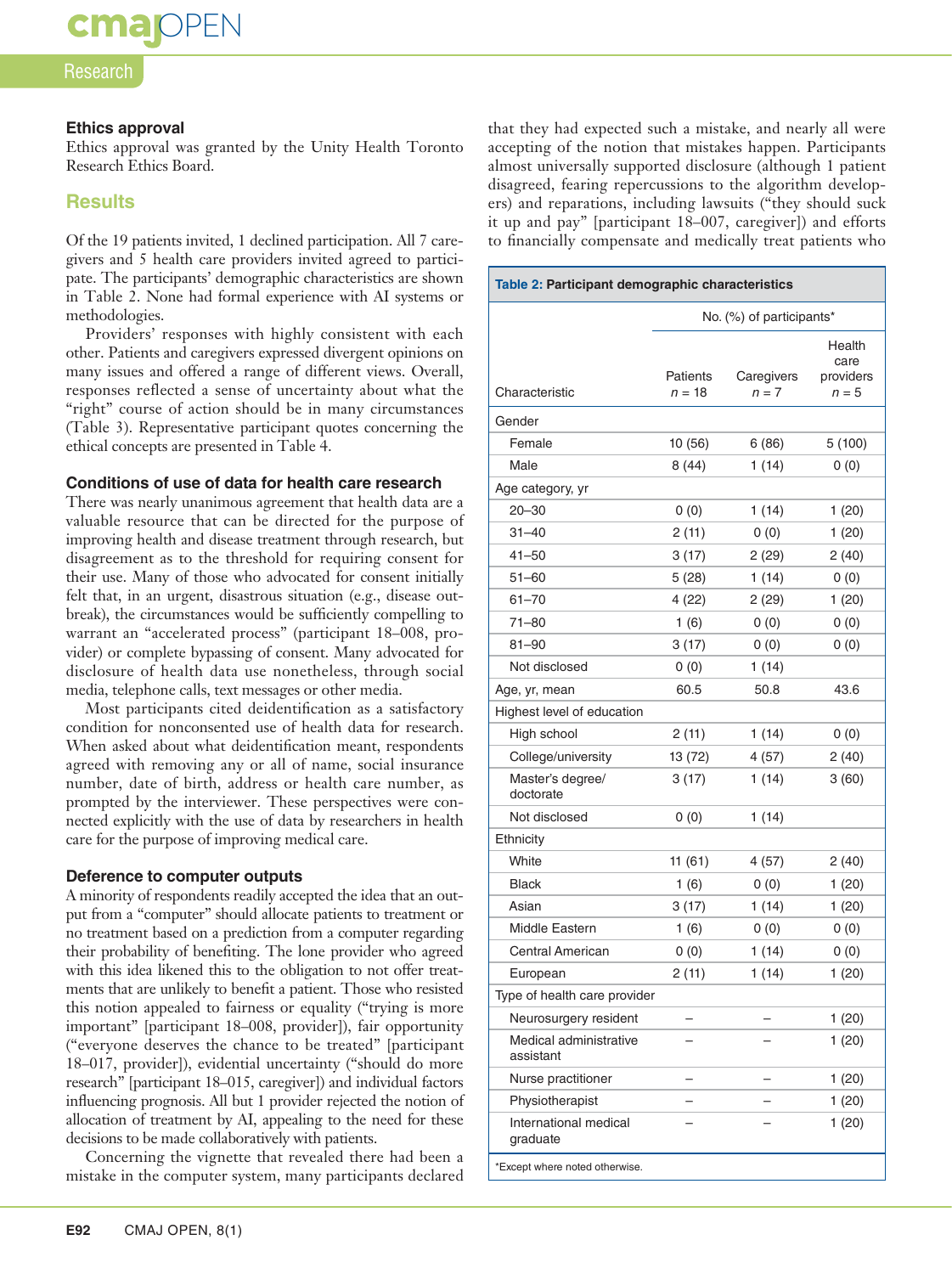## cmajOPEN

### Research

| Table 3: Key participant perceptions regarding the use of artificial intelligence in health care research |                                                                                                                                                                                                                                                                                                                   |  |  |
|-----------------------------------------------------------------------------------------------------------|-------------------------------------------------------------------------------------------------------------------------------------------------------------------------------------------------------------------------------------------------------------------------------------------------------------------|--|--|
| Concept                                                                                                   | Participant perceptions                                                                                                                                                                                                                                                                                           |  |  |
| Consent                                                                                                   | • Half of participants felt that each person must consent to allow his or her data to be used in research<br>• Most were against private companies' obtaining data without individual consent<br>• Most said that even deidentified data should not be sold to private companies without consent                  |  |  |
| Privacy                                                                                                   | . Deidentification was believed by most participants to be the removal of name, social insurance number,<br>date of birth, address, health card number<br>• Some participants felt that the loss of privacy is an acceptable sacrifice for the prospect of benefit to the<br>larger population                    |  |  |
| Confidentiality                                                                                           | • Most participants felt that conditions under which individuals provide consent ought to be respected (e.g.,<br>use of data for health research v. marketing purposes)<br>• All providers felt that receiving health information is a privilege given its highly sensitive nature                                |  |  |
| Responsibility                                                                                            | • Some participants accepted allocation of health resources via computerized output<br>• Half felt it inappropriate to delegate responsibility to computers<br>• One provider likened delegation of responsibility to computers to inappropriate treatment; the other<br>providers advocated for shared decisions |  |  |
| Accountability                                                                                            | • Some participants indicated media as a key mechanism for accountability<br>• Some participants indicated skepticism that institutions and companies could be held accountable                                                                                                                                   |  |  |
| Unintended consequences/<br>harms                                                                         | • Most participants accepted that mistakes happen<br>• All stressed the need for transparency, disclosure and reparations<br>• Some felt that transparency and publication prevent others from repeating the mistake                                                                                              |  |  |
| <b>Trust</b>                                                                                              | • Most participants felt that health care institutions are highly trusted organizations<br>. Most participants felt that physicians and other health care providers are entrusted with carrying out<br>research with health data                                                                                  |  |  |
| Public engagement                                                                                         | • Some participants felt that the public had a duty to be involved in research in some way<br>• Most were unsure how specifically to have a voice in medical research                                                                                                                                             |  |  |

| Table 4: Illustrative participant quotes regarding ethical issues |                                                                                                                                                                                                                                                                                                                                                                                                                                       |  |  |  |
|-------------------------------------------------------------------|---------------------------------------------------------------------------------------------------------------------------------------------------------------------------------------------------------------------------------------------------------------------------------------------------------------------------------------------------------------------------------------------------------------------------------------|--|--|--|
| <b>Issue</b>                                                      | Representative quote                                                                                                                                                                                                                                                                                                                                                                                                                  |  |  |  |
| Protection of health data                                         | The world that we live in, there's all kinds of access to information even though it's protected, but you<br>hear all kinds of scenarios where sensitive information gets leaked. So yeah, I would have some<br>concerns. (Participant 18-042, patient)                                                                                                                                                                               |  |  |  |
| Skepticism regarding<br>accountability mechanisms                 | As a member of the public, my opinion doesn't count. (Participant 18–004, patient)                                                                                                                                                                                                                                                                                                                                                    |  |  |  |
| Allocation of treatment by<br>computers                           | It's ethically incorrect, as you are picking and choosing who gets treatment. You need to give them<br>options and have conversations with the patients. (Participant 18–008, provider)                                                                                                                                                                                                                                               |  |  |  |
| Allowing sale of data to private<br>industry                      | You should have to give up some [privacy].  You want to be cured and [the company is] providing<br>you with this cure, so you balance it out. (Participant 18–012, caregiver)                                                                                                                                                                                                                                                         |  |  |  |
| Computer-based predictions                                        | Before [the brain tumour], I might [have said] yes, because I would say $\ldots$ it's the survival of the fittest.<br>But you can never underestimate the fight  in a person, even with a disease. And [a patient] can<br>far surpass the expectations that are set out in these kinds of statistics. (Participant 18–001, patient)                                                                                                   |  |  |  |
| Trust and confidentiality                                         | I think  in a democratic society, for members of the public to have faith in the health care system<br>individuals need to believe that what they believe to be confidential is held confidential, and not<br>shared. But also for me to have confidence in health care systems, I have to believe that leaders in<br>health care systems will make decisions for the greater good of people, right? (Participant 18–032,<br>patient) |  |  |  |
| Health data v. other data                                         | It's a privilege to be told this information — patients don't even tell their family what they tell us<br>(Participant 18-054, provider)                                                                                                                                                                                                                                                                                              |  |  |  |

were excluded from treatment. Some were less forgiving ("fire them and hire new researchers" [participant 18–049, patient]). When asked who was responsible for the mistake, most participants pointed to those who developed the algorithm, with a few specifically blaming the people who

input the data into the computer. One participant said that the person most in charge was responsible for the outcome. One provider described the need to publish and report the negative results so that others would not repeat the mistake.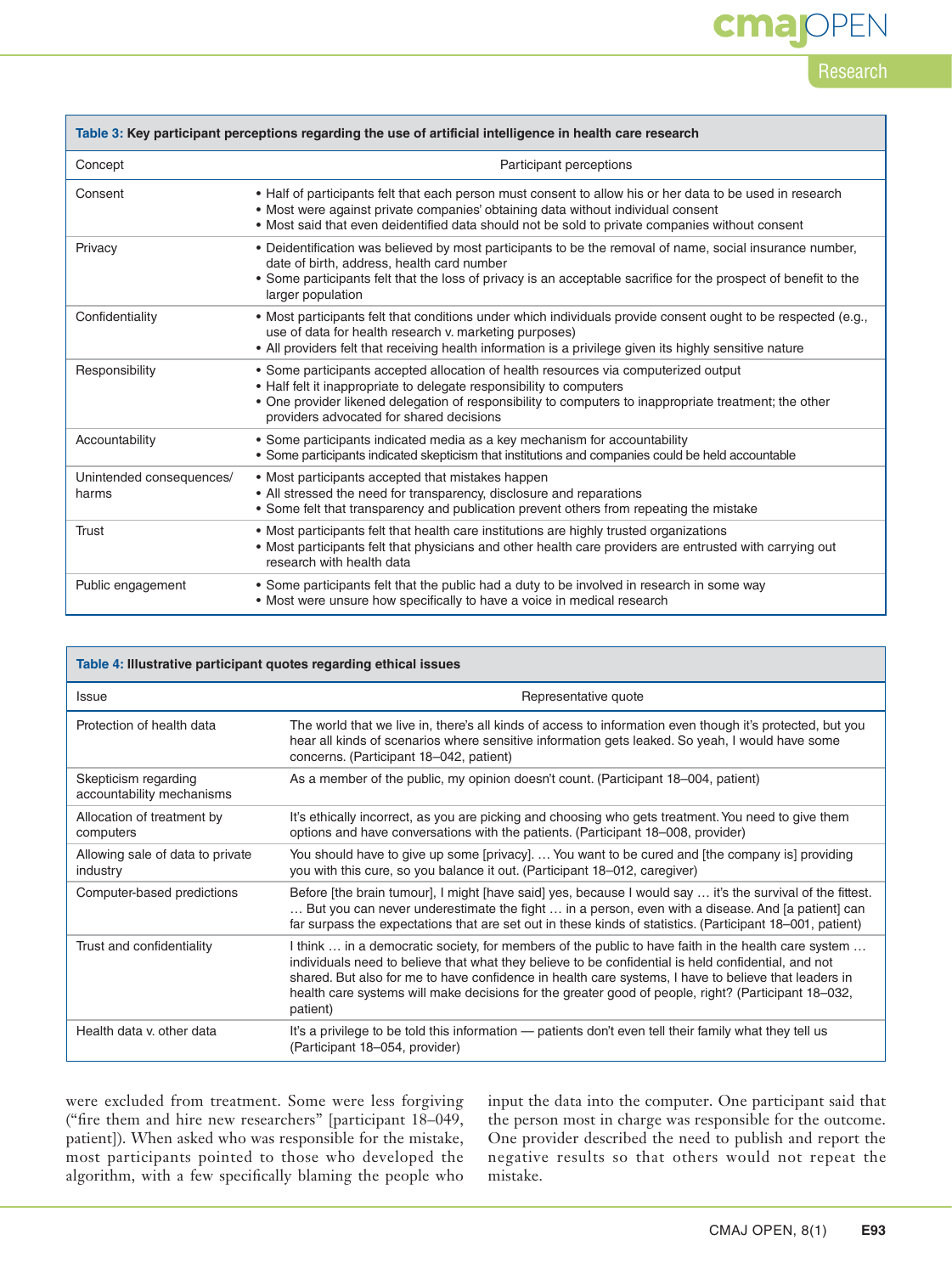#### Research

#### **Secondary use or sale of data**

Most participants felt strongly that selling health data to private companies should be prohibited entirely. The few who disagreed argued that loss of privacy is an acceptable sacrifice for the prospect of benefit to the larger population, indicating that, as long as the product being developed would help people and adverse effects were minimal, selling health data was justified. Others described the difficulty in not knowing what kind of product would be developed; 1 participant noted "every company thinks [it's] honourable, but it depends on your perspective" [participant 18–002, patient]). Overwhelmingly and regardless of their view, participants advocated for transparency about how health data would be used, communicated openly by a trusted institution or custodian of health information.

No health care providers felt that selling either identifiable or deidentified data was appropriate. They perceived that selling data conflicted with the responsibilities of health data custodians. One provider described patients as a "vulnerable population," as patients are eager to support any endeavour purported to help others with the same disease, even if they know they themselves will not benefit directly (participant 18–010, provider). The idea that research might be able to "find a cure" was echoed repeatedly in this context by patients and caregivers, seemingly supporting providers' views.

#### **Trust and public engagement in research**

Patients and caregivers reported a high level of trust in health care institutions with regard to ethical practices and acting responsibly vis-à-vis health data by following regulations designed to protect the public. When asked about a duty to participate in research specifically through allowing use of their health data, a few participants stated that people had a duty to allow such use for the specific purpose of researching health-related problems, whereas others indicated no one had such a duty. Nearly all participants who did not express a yes or no answer indicated that they personally felt a sense of duty to contribute their data to research but that not everyone would agree, and individuals' wishes should be respected. Others described a duty only if the research involved deidentified data and no potential harms to participants.

Several participants described a morally significant difference between data obtained from social media versus health data. All providers stated that health data were special, whereas most patients and caregivers indicated that, in modern society, people are now aware of the consequences of smartphone use, resulting in the minimization of privacy concerns. Despite a perception that data sharing is now inevitable, most participants clearly indicated discomfort with the lack of transparency regarding how their data were being used.

#### **Interpretation**

Our participants generally did not have substantively different perceptions regarding the use of AI in health research compared to previously explored notions of health data use and research.<sup>5-13</sup> Exploring machines as "decision-makers," however, elicited a range of opinions, with some participants being at ease with allowing such decisions to be delegated to machines and a majority expressing skepticism.

Our participants endorsed the notion that the broad use of health data as a resource to improve health $11,12,20$  poses risks to personal privacy, in keeping with a previous report.5 Patients derived a sense of altruism in providing their data, which contrasted with the feeling of powerlessness in having a brain tumour; this notion corresponded with 1 provider's statements that patients may constitute a vulnerable group. Vulnerable groups, however, are not uniform;21–23 although our patient participants strongly supported research, vulnerability from a racialization or socioeconomic perspective often connotes distrust.9 The willingness to engage in health data research that drives AI is likely modified by the disproportionate risks inherent to AI that are carried by various marginalized populations.24–26

McDougall<sup>27</sup> speculated that AI may disrupt patient autonomy. We found limited endorsement of deference to computerized outputs in our sample. Xu and colleagues noted that some people would blindly trust a robot to guide them through a rehabilitation protocol.14 However, those authors used an interactive robot that approximated a human interaction, whereas we described the guidance coming from a "computer" (i.e., nonhumanoid). Most (4/5) of our provider participants indicated that treatment decisions require conversations with patients and families. Even among tech-savvy youth seeking treatment for highly stigmatized conditions in a qualitative study, there remained a strong preference for interacting with health care providers to discuss health issues.16

A particular challenge for health AI involves the oftenneeded collaboration with private industry to develop solutions. Like Paprica and colleagues, $12$  we found a generally more negative or mixed reaction to sharing health data with private companies. Our participants sharply contrasted the use of data to improve health with prioritizing profit-making.7,10–12 Patients' trust in health care institutions compels providers to retain a strong understanding of the social licence<sup>12</sup> surrounding health data use as AI is integrated into health care.

Future studies may extend these findings by soliciting views from AI-knowledgeable people. In addition, although our sample was not homogenous, it was selective in that it included people with high levels of health care interactions. It will no doubt be important to capture the views of a more diverse group of people with varying levels of health care interactions.

#### **Limitations**

Our study's findings may have limited generalizability given the population (patients with meningioma and their caregivers and health care providers) and participants' extensive involvement with the health care industry. The health care providers interviewed were selected by convenience sampling and so may not be representative of clinicians generally. However, the responses they provided were consistent with prior work, which suggests that many central concepts such as appropriate use of health data and consent may be inherent to clinicians' professional duties and less likely due to sampling bias.